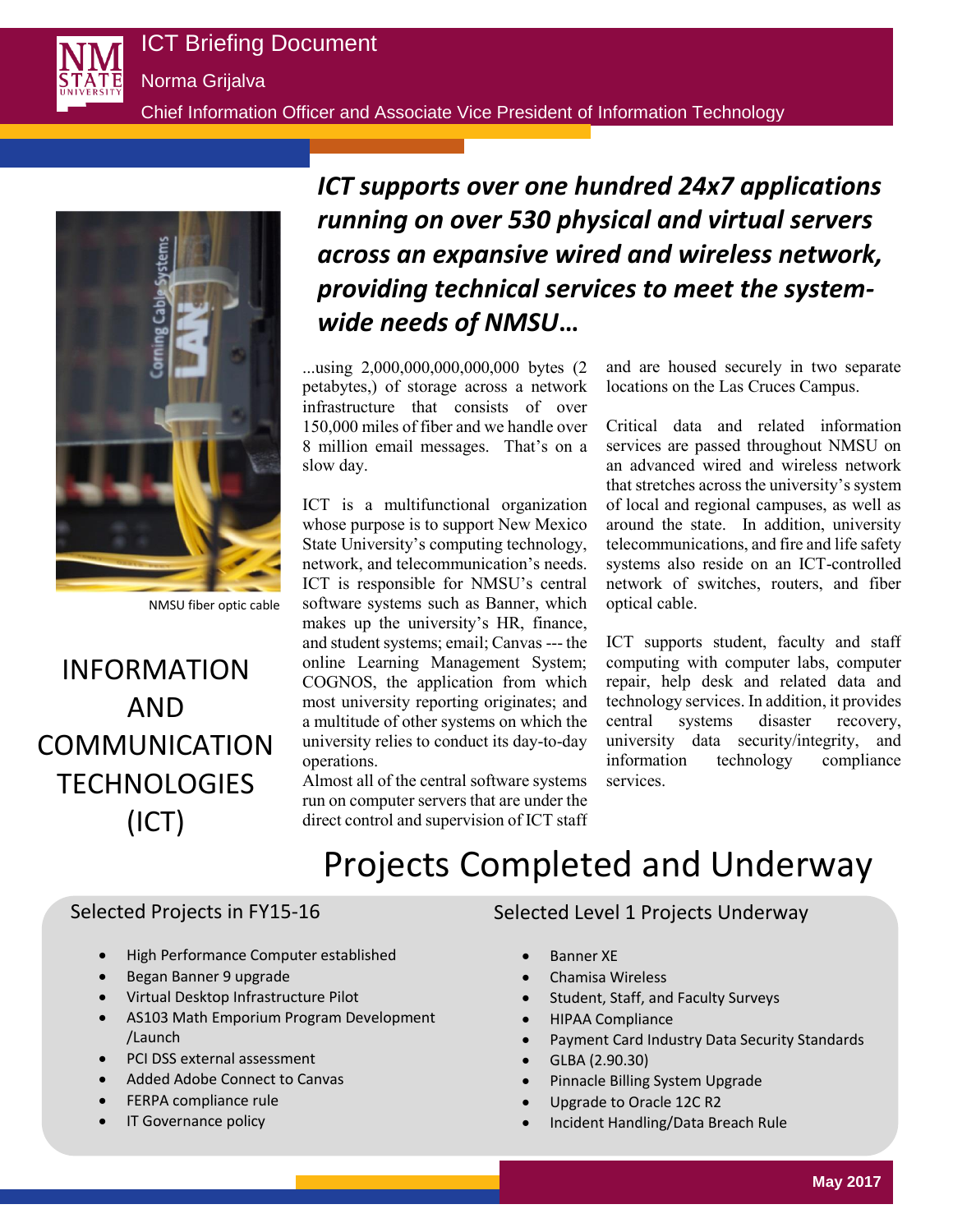Norma Grijalva

Chief Information Officer and Associate Vice President of Information Technology

Growth in Network Bandwidth Usage

ICT faces many challenges throughout the fiscal year. One such challenge is the flattening of IT staffing levels at a time when information technology services have expanded into all aspects of NMSU business. The need for information technology solutions continues to grow while IT staffing levels do not. In fact, in fall 2008 ICT employed 122 regular staff and 154 students. Since that time, ICT staffing levels have dropped precipitously, with 20 fewer staff positions (92 filled and 10 unfilled), and approximately 80 fewer student staff.

Directly related to NMSU's growing information technology needs is the acceleration in student use of mobile and other network attached devices on campus. Growth in the number of devices, which results in an increase in demand for wired and wireless services as well as an increase in bandwidth requirements, necessitates that ICT actively and continuously anticipates future need and takes preemptive action to ensure service availability.

Additionally, because of the advances and proliferation of computing and communication technologies, where the business of NMSU is now wholly dependent on those technologies, ICT must develop resources in areas such as data security, governmentmandated IT compliance, and human communications. Each of these areas require increased staffing levels with higher levels staff training and sophistication, as well as continual improvement and investment in supporting technologies, such as security appliances, higher bandwidth networks, and greater server processing capabilities.

To ensure data security and governmentrequired compliance, ICT must find the necessary funding to meet its obligations to the University.

# Challenges Facing ICT





# Submitted FY 18 Budget

|                         | <b>ICT</b>    | <b>Telecom</b> |
|-------------------------|---------------|----------------|
| Salary                  | 6,499,956.00  | 2,161,248.00   |
| Maintenance             | 2,993,089.00  | 420,000.00     |
| Operational             | 1,437,500.00  | 1,745,444.00   |
| Resale Inventory        | 479,500.00    | 1,000,000.00   |
| <b>Student Tech Fee</b> | 1,475,000.00  | -              |
| Other                   | $\mathbf 0$   | 0              |
| <b>TOTAL</b>            | 12,885,045.00 | 5,326,692.00   |

Note: ICT budget reduced by \$757,749 from FY17 to FY18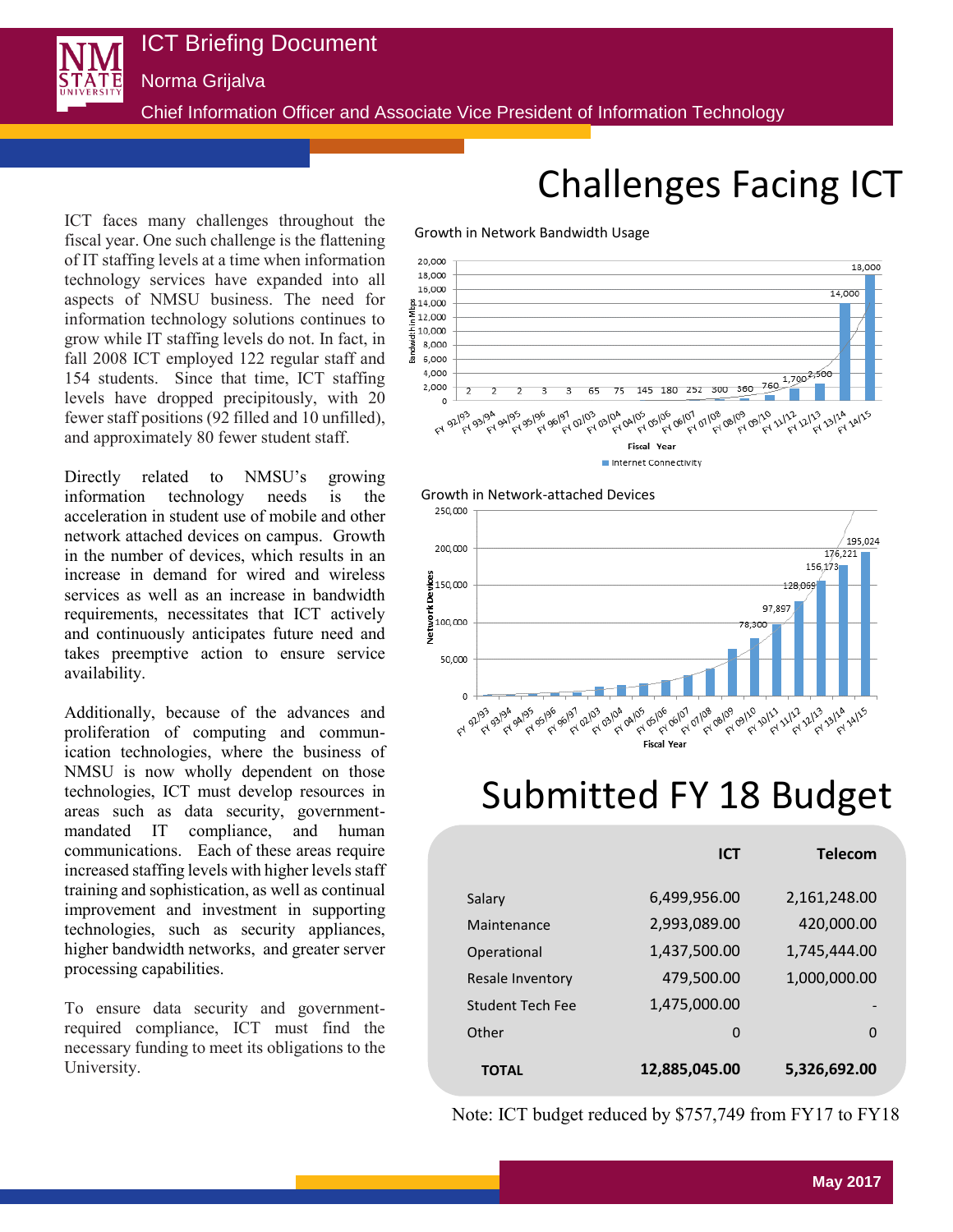**STATE** 

Norma Grijalva

ICT Briefing Document

Chief Information Officer and Associate Vice President of Information Technology

# ICT Organizational Chart

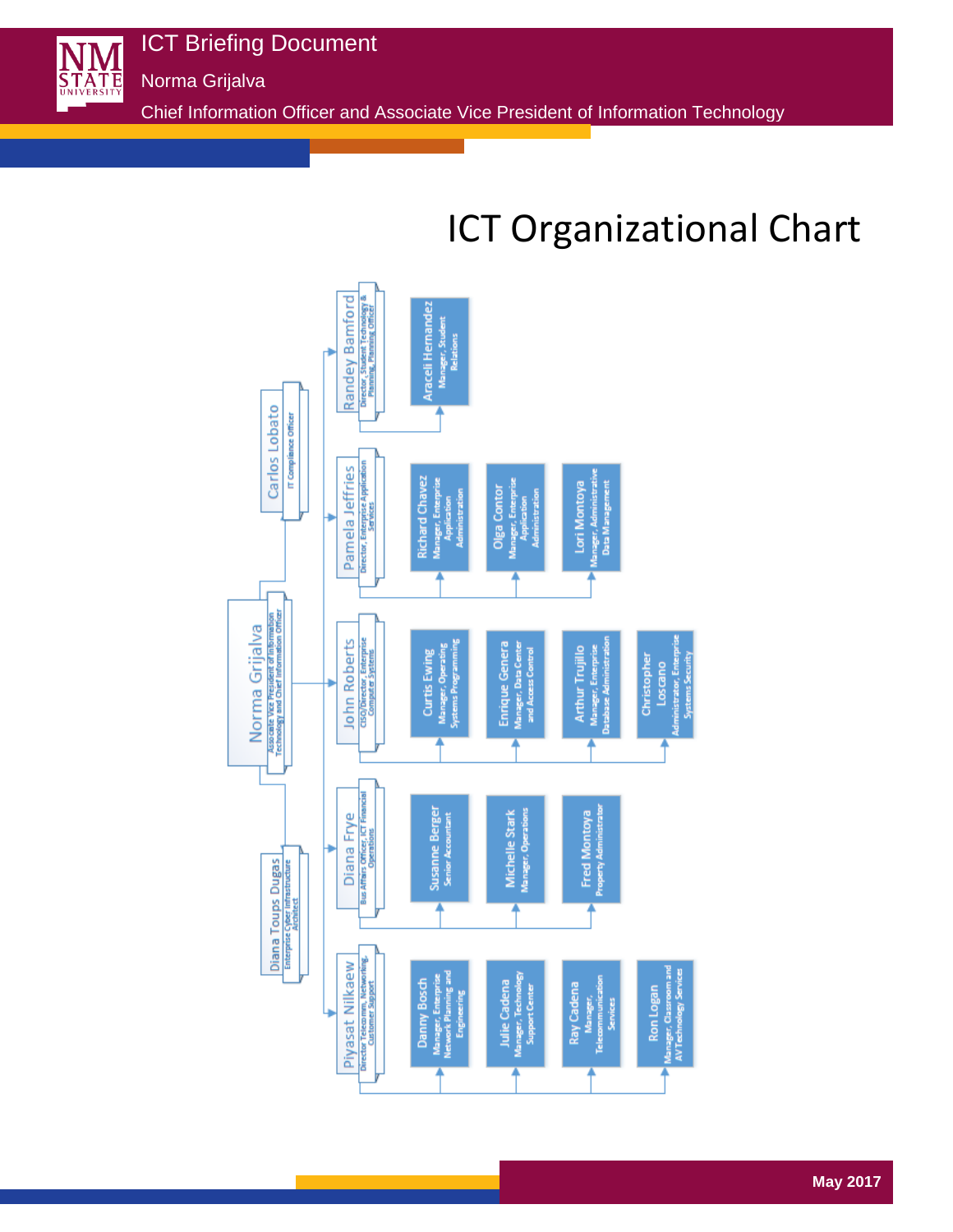

# Norma Grijalva

Chief Information Officer and Associate Vice President of Information Technology

# ICT Departments

#### **Computer Systems (CS)**

Designs, procures, implements, maintains, and oversees computer hardware, server software, IT security, data centers and database configurations. CS also provides server administration, database support and backup/recovery services to departments, colleges, and branch campuses across NMSU.

The aforementioned services support instruction, research, and administration consistent with New Mexico State University's mission. CS supports the expectation to engage in learning activities and business activities on a 24 X 7 basis.

CS provides services through the following:

- Systems Administration (Unix, Windows and Storage) Enterprise server administration and systems planning.
- Data Centers and Access control Center security, process scheduling and monitoring.
- Database Administration Enterprise database management, backup and recovery.
- Information Security Enterprise data security oversight, forensic investigation, threat/intrusion and security tool oversight.

#### **ICT Enterprise Application Services (EAS)**

EAS provides enterprise-wide reporting support and application integration that includes the design, development, and maintenance for applications such as ERP Banner, WebTailor, Banner Workflow, AiM, Saba, DARS, Evisions (Intellicheck, Form Fusion), Digital Measures, EPAF, Hobsons, Parchment, People Admin, Terra Dotta, TK20, Canvas, CRM Advise.

The support functions of EAS consist of:

- Administration Data Management Decision support, report development and enterprise report deployment, business intelligence architecture and administration.
- Enterprise Information Services Application development and administration, 3rd party application support.
- Product Development Services (PDS) Custom Application Design/Development, Graphic & Web Design, Enterprise Third Party Application Support.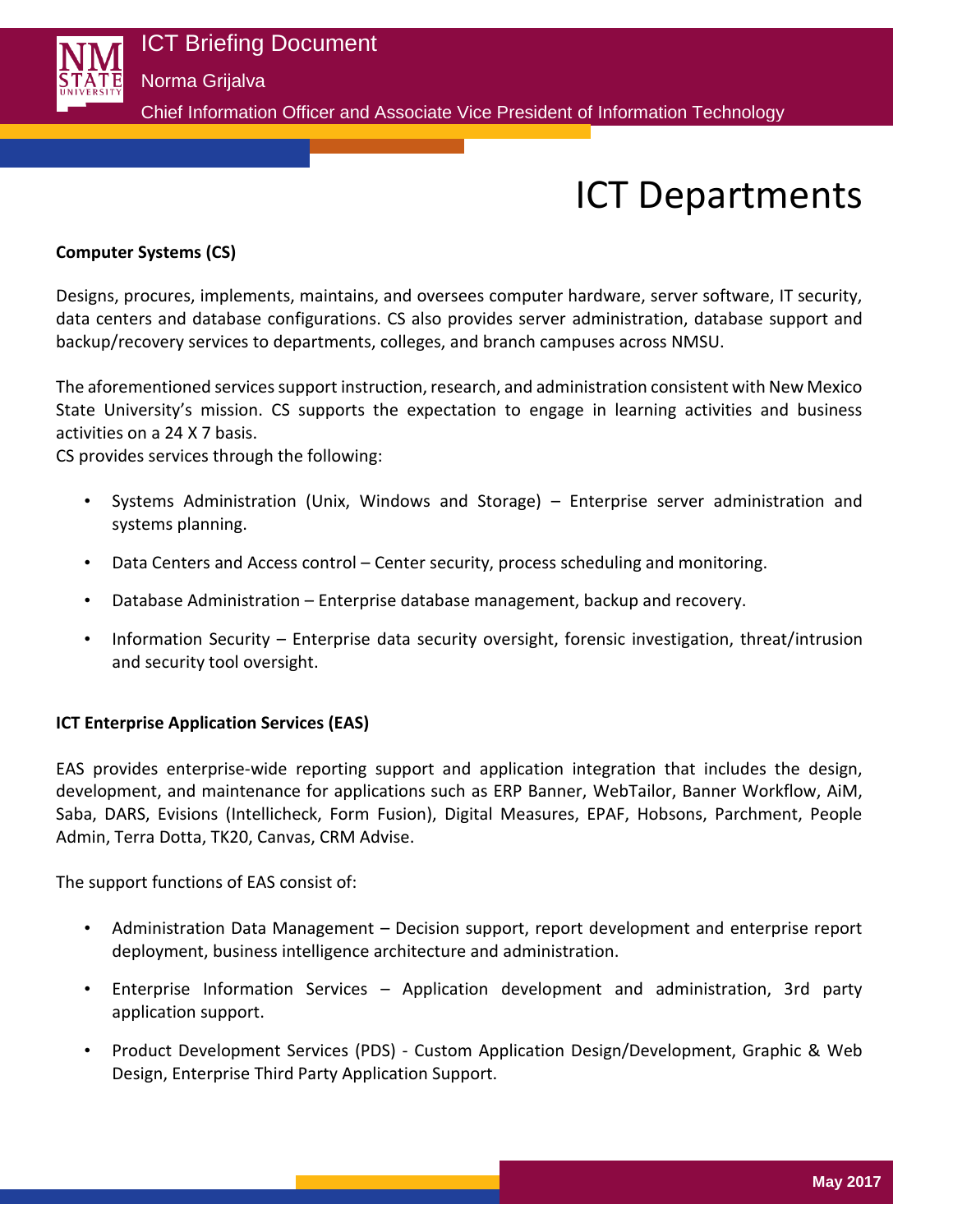

### **Telecommunication, Network, and Customer Support (TNCS)**

**P**rovides broad-ranging technology support wired and wireless network services at NMSU that encompass the following functional services:

- Classroom and AV tech services Planning, construction, and oversight of the technology in NMSU's 130+ "Smart" classrooms, as well as support for videoconferencing, campus cable TV, Aggie Vision, digital signage, satellite uplinks/downlinks and audio visual events at NMSU. Live webcasting of events such as BOR presentations, conferences and town hall meetings.
- Telecommunications services Oversight of telecommunications services for NMSU, including office telephone, voice mail, and long distance services for faculty, staff, and students for Las Cruces, Albuquerque and Alamogordo campuses over a network of over 5,000 digital phones and 1500 analog lines.
- Alarm/protective services Oversight of central alarm system with over 1200 alarm end points as well as the NMSU 911 system.
- Customer & technology support services Support for the NMSU students, faculty, and staff with technical help (Help Desk 22,139 help requests taken in FY16-17), office software and virus/antimalware software installation, and computer maintenance. Faculty and staff hardware and software support, myNMSU portal and email issues support, and computer troubleshooting for students. Faculty and staff office computer support, installation and troubleshooting of hardware and software, application help, and technology consulting for faculty and staff. Support for ICT computer labs, oversight of software distribution like the Adobe suite, and technical consultation to student/staff/faculty.
- Network Services NMSU system network, from cabling, routers, firewalls, to network appliances, switches and wireless equipment, supporting 35,000 device connections each day on a wireless and wireless system of thousands of miles of fiber optic cabling with over 1,800 access points and 1,200 switches. Highly flexible network protected with advance infrastructure security (firewalls, VPN, Packetshaper). Additional external network management of the Rio Grande Optical Network and CHECS-Net along the provision of internet service to community colleges and cooperative extension service offices.

### **Student Technology and Planning (STP)**

Information and Communication Technologies' (ICT) most outward-reaching and student-focused department. STP's primary role is to provide student-focused services such as the management of the computer labs and equipment rental program. STP also manages Student Technology Fee Fund that funds student services such as computer labs and their management, wireless network access,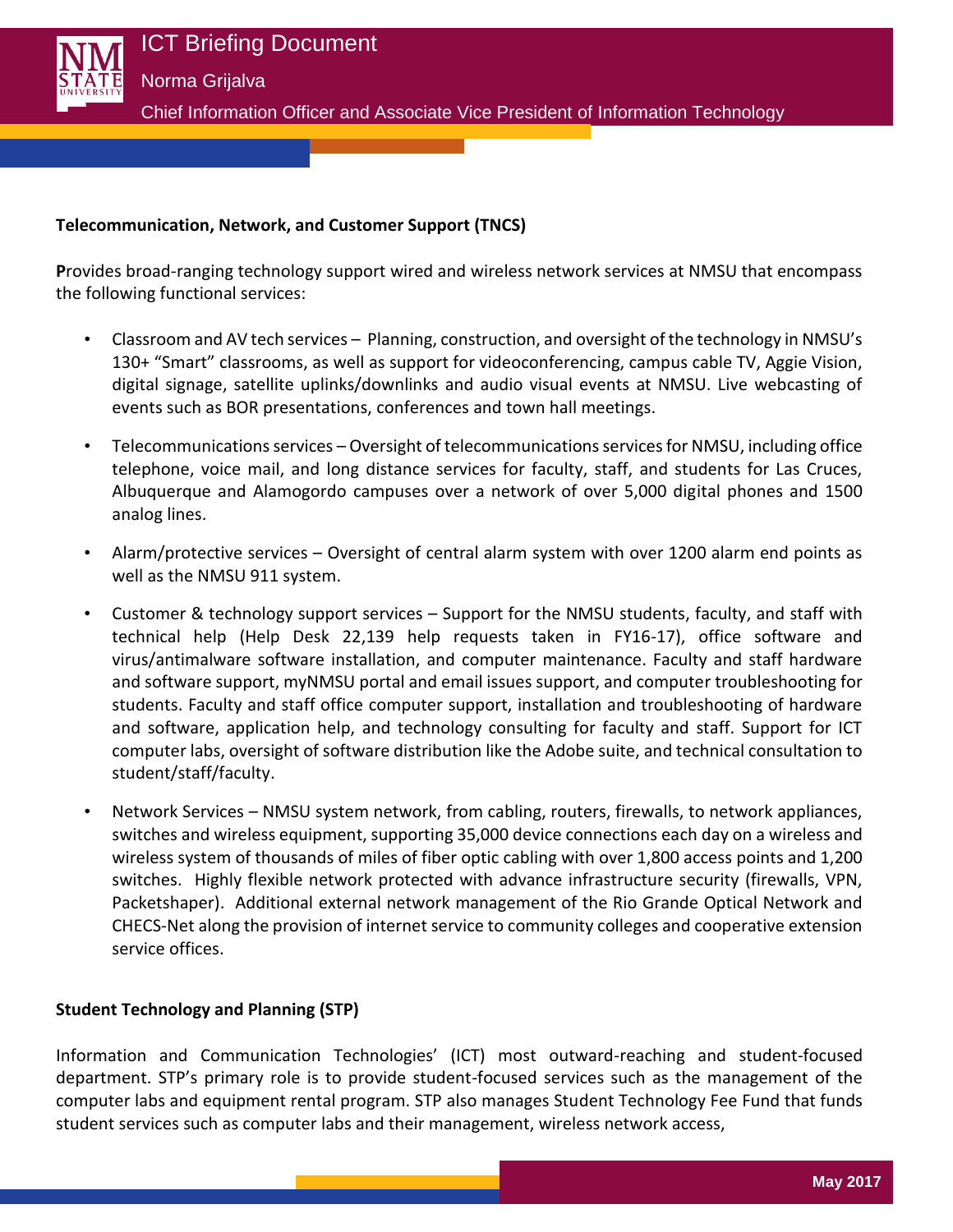

and the Equipment Rental program. Additionally, STP provides services to ICT in the form planning development and support, such as leading the development of the Disaster Recovery and Business Continuity Plan, Trends Analysis, and other reporting requirements as well as direct support to the Payment Card Industry Data Security Standards efforts at the university.

Functions of STP include the following:

- Lab operations oversight Operation of the computer labs, scheduling and staffing.
- Planning and special projects development and management Various ICT and Non-ICT planning projects, including Business Continuity and Disaster Recovery, Math Emporium - AS103 support management, Redundant Fiber Path, Payment Card Industry Data Security Standards (PCIDSS), CAMP, CELP, Virtual Desktop.
- Technology Fee Fund management **–** Oversight of the fund that supports Wireless network connectivity, Aggie Print (free printing), library Ipad checkout, Help Desk services, myNMSU, ICT Classroom & AV Tech Services, Computer labs (HJULC, Pete's, VDM…), Equipment Rental Program, Canvas Online Learning, Microsoft 365 online, ASNMSU voting site, Virtual Desktop Program, Sophos Antivirus.
- Student technology information services Technology information to students in New Student Orientations, Aggiefest, Check-in/Check-up, Career Services Job Fair, FAFSA / Housing events, Cyber Security Month and Data Security Month, departmental information broadcasts, security releases, Technology Day, Monthly Information Tables.
- Student programs **–** Student managed programs include Equipment Rental, *Ask the Tech Advisor,* and Digital Signage.

### **IT Compliance Office**

System-wide efforts in the development and implementation of information technology compliance policies and procedures, educational outreach, technical consultation, and ongoing operations.

- Risk Assessment Risks associated with information security and compliance regulations.
- IT policy University IT policies and procedures, information security, assurance, regulatory compliance, privacy, and risk management.
- IT Compliance HIPAA, FERPA, PCI DSS, and other compliance areas where NMSU is at risk.
- Security initiatives Prioritization based on risk and risk management or methodology.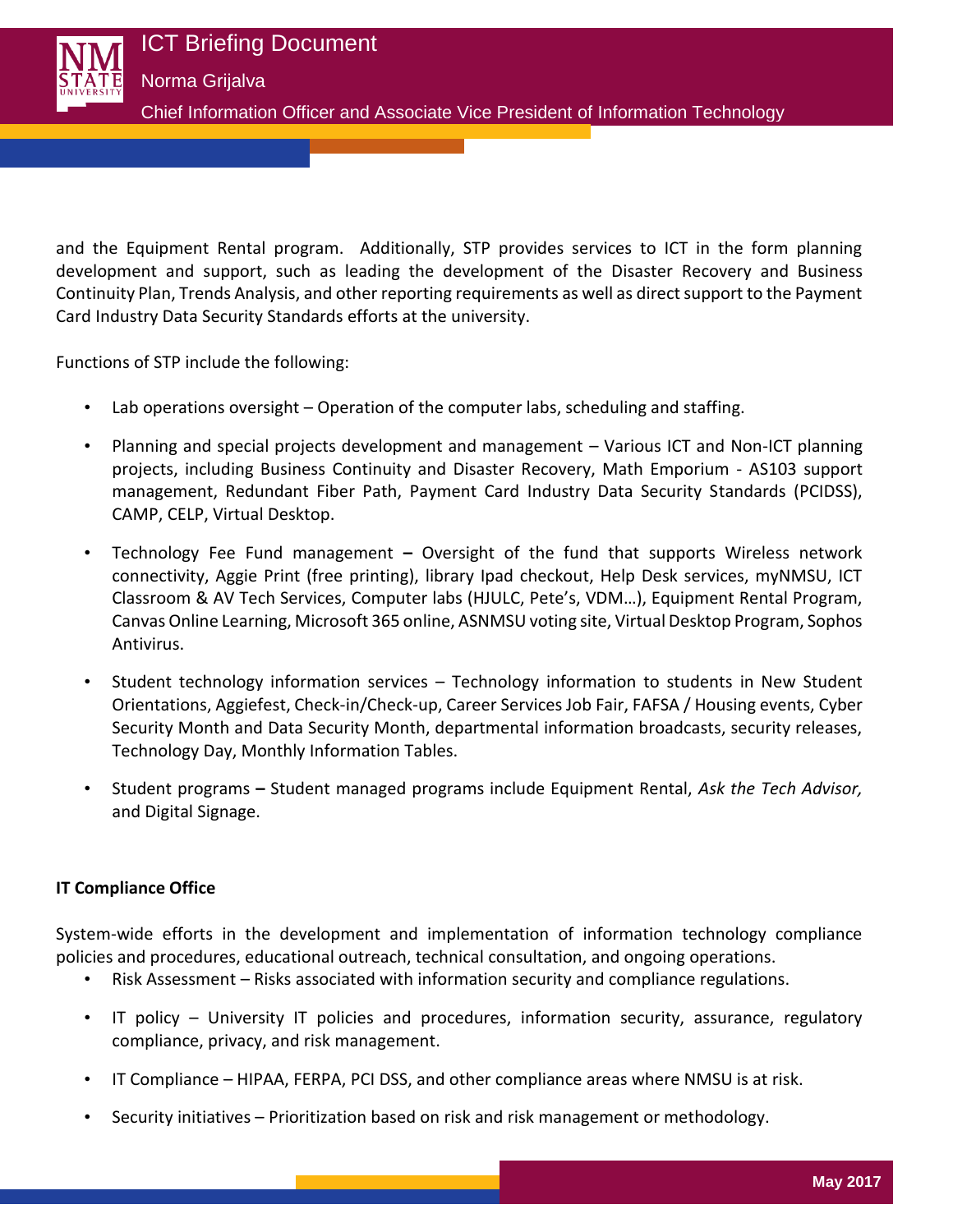

- IT security architecture and risk assessment Assessments of security and architecture of systems, related data, and compliance as it relates to changes in legislation.
- Special projects Disaster recovery and incident response programs and plans that ensure business continuity management.
- Forensics Investigations, eDiscovery and digital forensics.
- Technical Liaison Audit services and external audit for ICT.

# **ICT Financial Operations**

Management of billing/AR, inventory, accounting/reporting with key initiatives being expense management through reviews/audits and analysis of IT service costs, using a high level of specialized information technology knowledge to accommodate the various IT departments' needs. ICT Financial Operations functions are as follows:

- Inventory and property administration Technology asset management (Voice, Data, Classroom/AV Technology, PC Purchase Program) for enterprise and non-enterprise technology projects with a volume in excess of \$950,000 annually, 1,665 scanned pieces of equipment, 8 warehouses, 573 commodities.
- Program administration Computing technology available to all university campuses and departments with pricing agreements with vendors and billing of inventory as needed.
- Charge integrity analysis and data management Over 70 ICT internal user/administrators and 400 NMSU departmental or external users with annual transactions of \$7.8 million. Processed transactions include 14,635 service orders with 26 service types.
- Compliance State and federal regulations for communications billing and PCard transactions, as well as administration of business processes and accounting rules resulting in the development of 15 automated and four published reports in the billing application system.
- Accounting, reporting, and forecasting Financial information from all components of ICT to develop integrated revenue/expense analysis, projections, reports and presentations, such as monthly financials, Student Tech Fee reports, ERR/BRR reports. Etc.
- Fund management I&G, Non I&G, agency accounts, and restricted funds management and forecasting in over 100 enterprise and departmental maintenance agreements, accounts for annual funds of \$17 million consisting of I&G Operations, 100+ Enterprise Maintenance Contracts, Inventory, Rate Recovery Services (Enterprise Software such as Microsoft Campus Agreements, Classroom Technology, and Communications Services), ChecsNet Agency CHECS-Net.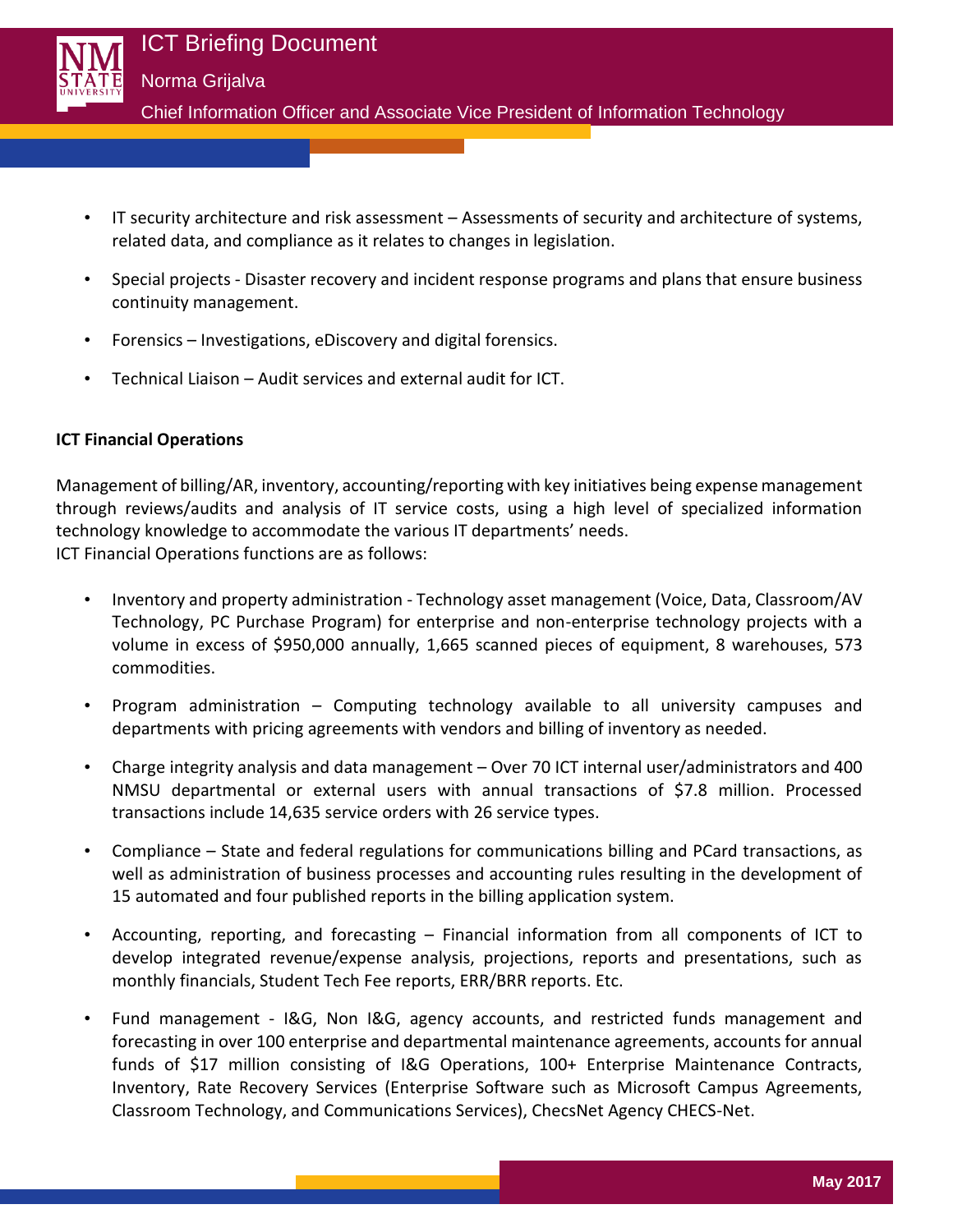

- Rate structure development Internal services and Checs-Net agency accounts.
- Audits and analysis Maintenance agreements that have saved hundreds of thousands of dollars and requires a high-level of understanding of technology for projects such as the complex telecommunication circuit inventory and related billing.
- Requisition management 172 technical requisitions, not including the maintenance agreements or open orders.

Projects

As part of its internal data governance and project planning efforts, ICT has developed a project list that identifies the major projects that the department is currently engaged in/will be engaged in within the next year. Projects are categorized to identify by level of priority. The project priority levels are shown below:

- Level 1 Required by law or regulation, data/system security imperative, system support termination, contractual/financial obligation, and/or by direction of BOR
- Level 2 Operational requirement or directed by Executive Administration until IT Governance is implemented (President, Provost or Sr. VP of Adm and Finance, Audit Report)
- Level 3 University-wide process improvement or enhancement to operations but not mandated by any Level 1 or 2 requirement.
- Level 4 Best practice and nice-to-have but not a high priority and focused to a specific area

Of the 170+ projects on ICT's project list, more than 70 projects are currently on the No. 1 priority list, making them "must complete" by their due dates. The list of projects, sorted by their level of priority, is as follows:

### Level 1

- Construction/Remodel Rentfrow Gym Classrooms
- MyPayroll Gift
- Pipes to AQ Migration
- Campus EAI Upgrade
- DARS Upgrade
- Banner Extensibility Tools Installation/Configuration
- Construction/Remodel Jett Hall Telecom
- Construction/Remodel Jett Hall Network
- PCI DSS Compliance
- HIPAA Compliance
- IT Policies, Standards, Procedures and Guidelines (Audit follow-up)
- Identity Theft Prevention Program (2.91)
- GLBA (2.90.30) Protection of Non-public, Personal Information
- Renewal of RGON Contract
- Purchase, Configure & Install redundant next-generation perimeter firewalls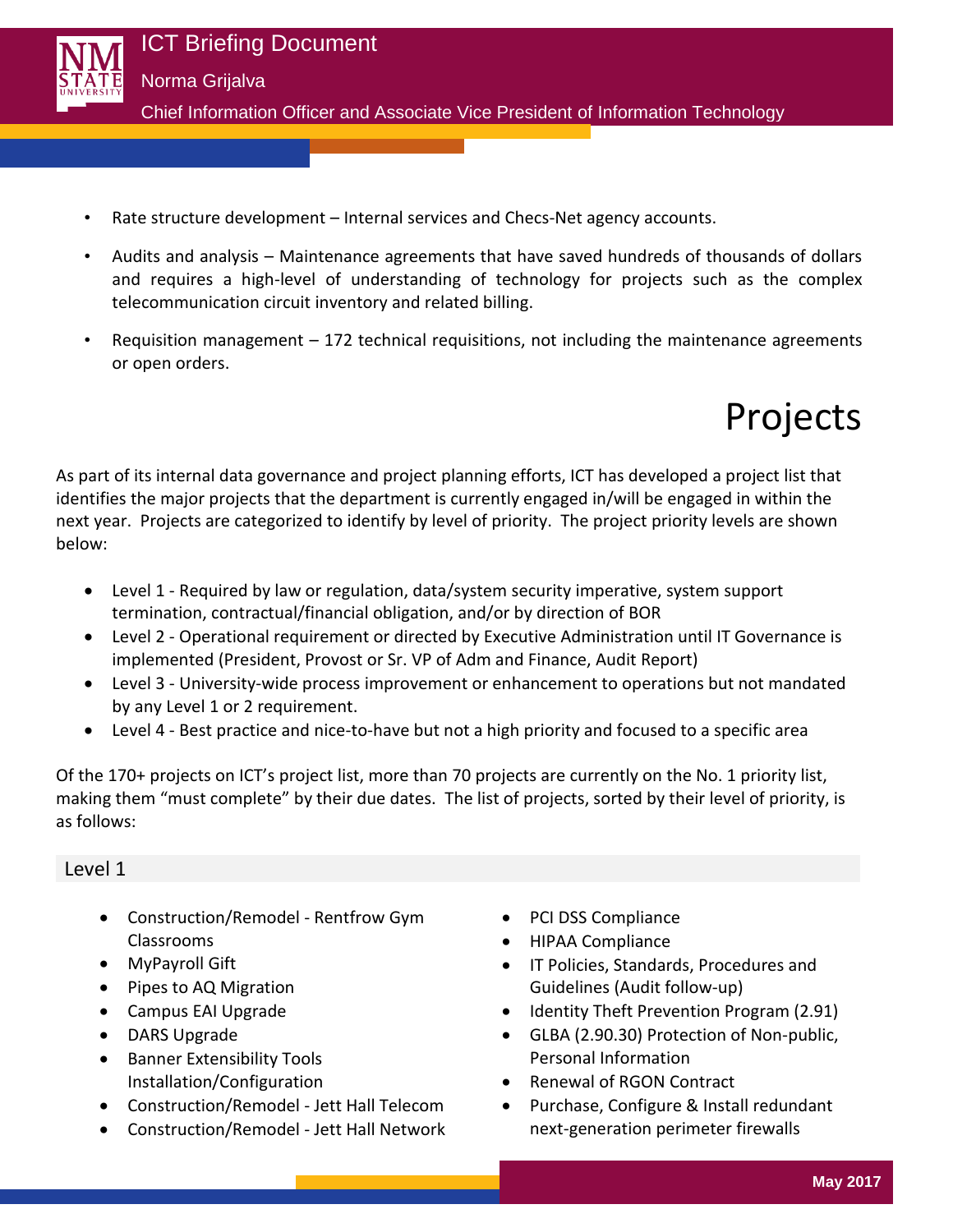

Chief Information Officer and Associate Vice President of Information Technology

- Redhat 5 to 6 for boxes expiring in March 2017
- RT Upgrade/Enhancements
- Workflow upgrade
- Banner XE: SSO Manager Installation/Integration
- F5 iApps for Banner XE apps
- F5 Partitioning and Deployment
- Construction/Remodel Jett Hall Classrooms
- Incident Handling/Data Breach Rule
- Chamisa STAC Upgrade
- Arrowhead Park Connectivity
- Alarm System IP deployment (Jett Hall)
- Network Equipment Password Change
- Verizon Small Cell
- DSL/Zoom modem conversion
- TV Broadcast for games and coaches shows (Aggie Vision)
- 2017 External IT Audit by Accounting Firm
- Rails Upgrade Performance Evaluation App
- Banner Hardware Replacement Solaris to Linux
- Privileged Access Management Audit
- Saba Upgrade
- CUI Program
- Privileged Accounts/Access Controls (EAS)
- ODI/ODS 9.0 Upgrade
- Network Penetration Test (Audit followup)
- 2018 Student Tech Fee Proposal Development
- Course Renumbering
- AS103 Math Emporium
- 2017 Skynet Security Camera Deployments Banner XE - Registration & Registration SS - need ECD
- Banner XE Student SS need ECD
- Upgrade fire suppression system in Primary Data Center-need ECD
- NIST SP 171 Analysis need ECD
- Suspicious Contact Reporting at NMSU need ECD
- Banner XE Student Advising Profile need ECD
- Student, Staff, Faculty IT surveys need ECD
- TK20 need ECD-add end date for contract; connect with Jennifer V.
- BEP/BEIS Upgrade 8.3.0 to 8.3.2 need ECD
- Banner XE Student Attendance Tracking
- Banner XE-Faculty Attendance Tracking SS
- Banner XE-Student Attendance Tracking SS
- Banner XE Course Catalog
- Banner XE-Course Schedule
- Banner XE- Faculty Grade Entry
- $\bullet$  Banner XE A/R
- Banner XE Academic History
- Banner Student API
- Banner XE Student Overall
- Banner XE Application Navigator
- Banner XE General
- Banner XE General SS
- Banner XE Fin Procurement
- Banner XE Admin Common
- Banner XE Employee SS
- Banner XE Financial Aid
- Banner XE FinAid SS
- Upgrade to Oracle 12C R2
- Quicklaunch 4 Upgrade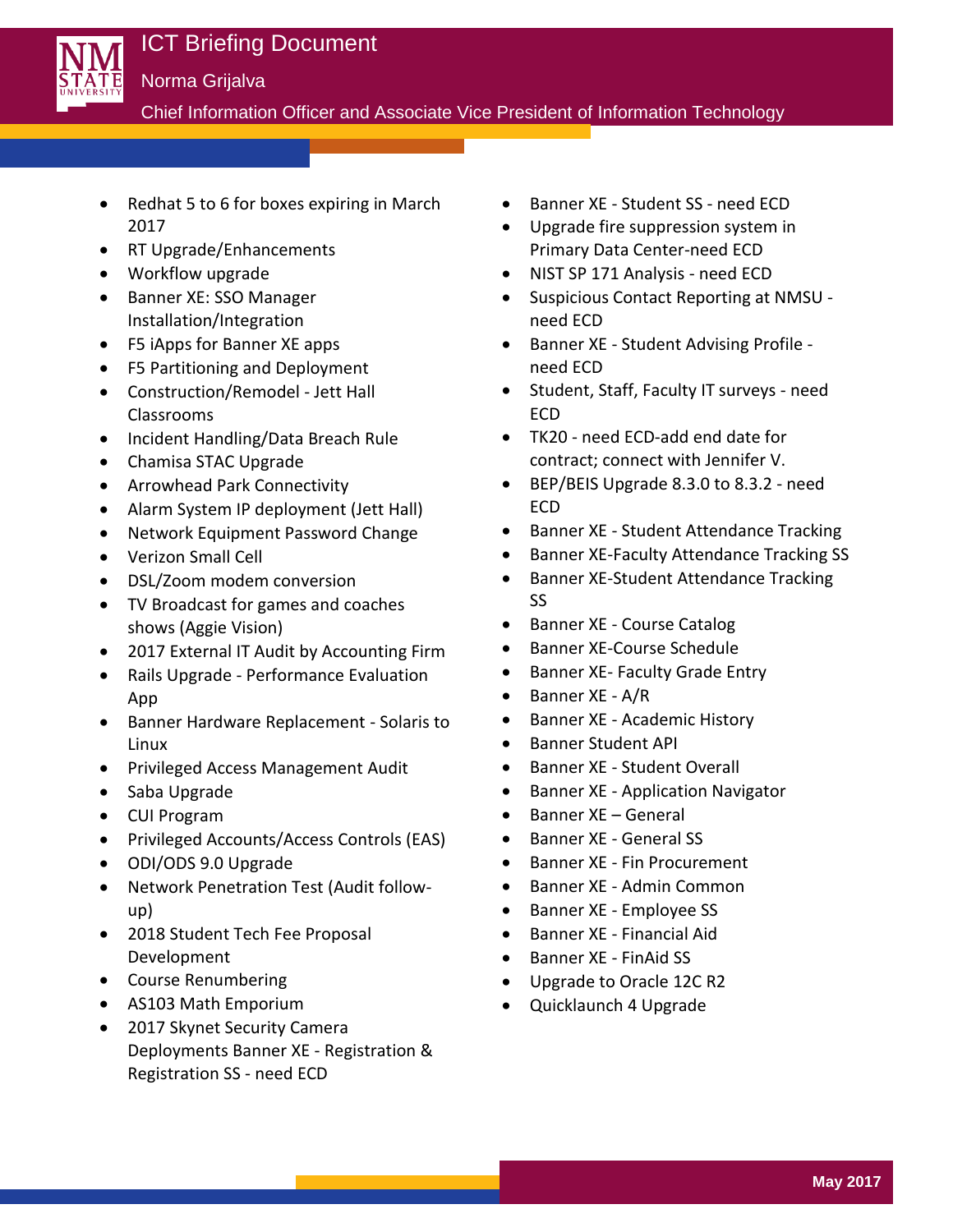

Chief Information Officer and Associate Vice President of Information Technology

## Level 2

- Courseleaf
- Continuous Integration
- NMSUPD Life Safety Network
- EAS Transitioning Application Tier I support to the Help Desk
- Shibboleth common authentication services implementation
- Conflict of Interest (COI)
- Viper E911 CenturyLink Routing
- Systems billing
- Canvas Data Mart
- ICT Services Catalog
- CRM Advise
- Eduroam
- Core Router Software Upgrade
- Centrally Scheduled Classroom renovations/remodel
- Identity Management (IDM)
- Central ICT server & storage resources for college IT
- CISO Job Description need ECD
- **•** IT Business Continuity/Disaster Recovery Rule & Plan - need ECD
- High Performance Computing Outreach, Upgrades, Recovery - need ECD
- Incommon Security Certificate Purchase/Implementation - need ECD
- Mobile Device Encryption need ECD
- Write Security & Data Policies for the ARP - need ECD
- Limit user access or Shield PII in Banner DB
- Audit ODBC & modify university procedures

# Level 3

- Student Transactional Electronic Personnel Action Form
- Migration of A&S to ACN Domain
- VDI testing
- IT Policies Website
- Migration of Math Labs to CAN
- Jett Hall Computers Deployment
- Knowledgebase Upgrade
- Pinnacle workorder User Feedback Survey
- Incigna Monitoring/Notification System
- Tri-state fiber
- System Center Configuration Mgr (SCCM)
- Call Manager (CUCM) Upgrade
- Migration of ENGR domain to CAN
- Migration of ENGR Dean domain to CAN
- Migration of Math domains to CAN
- Migrate Sharepoint to Cloud need ECD
- 2017 Wireless Backbone Infrastructure
- 2017 Campus Network Deployments
- 2017 Network Backbone Infrastructure
- ODS Data Lifecycle Management need ECD; may be linked to ODS clean up
- Research & Develop Proposals for grants to fund Academic Computing - need ECD
- my Accounts Rewrite-NEED ECD
- SciQuest e-Procurement/Contract Management
- MayDay support for community colleges
- Development of bubble labs across campus
- Telreg/Netreg conversion
- New Data Center